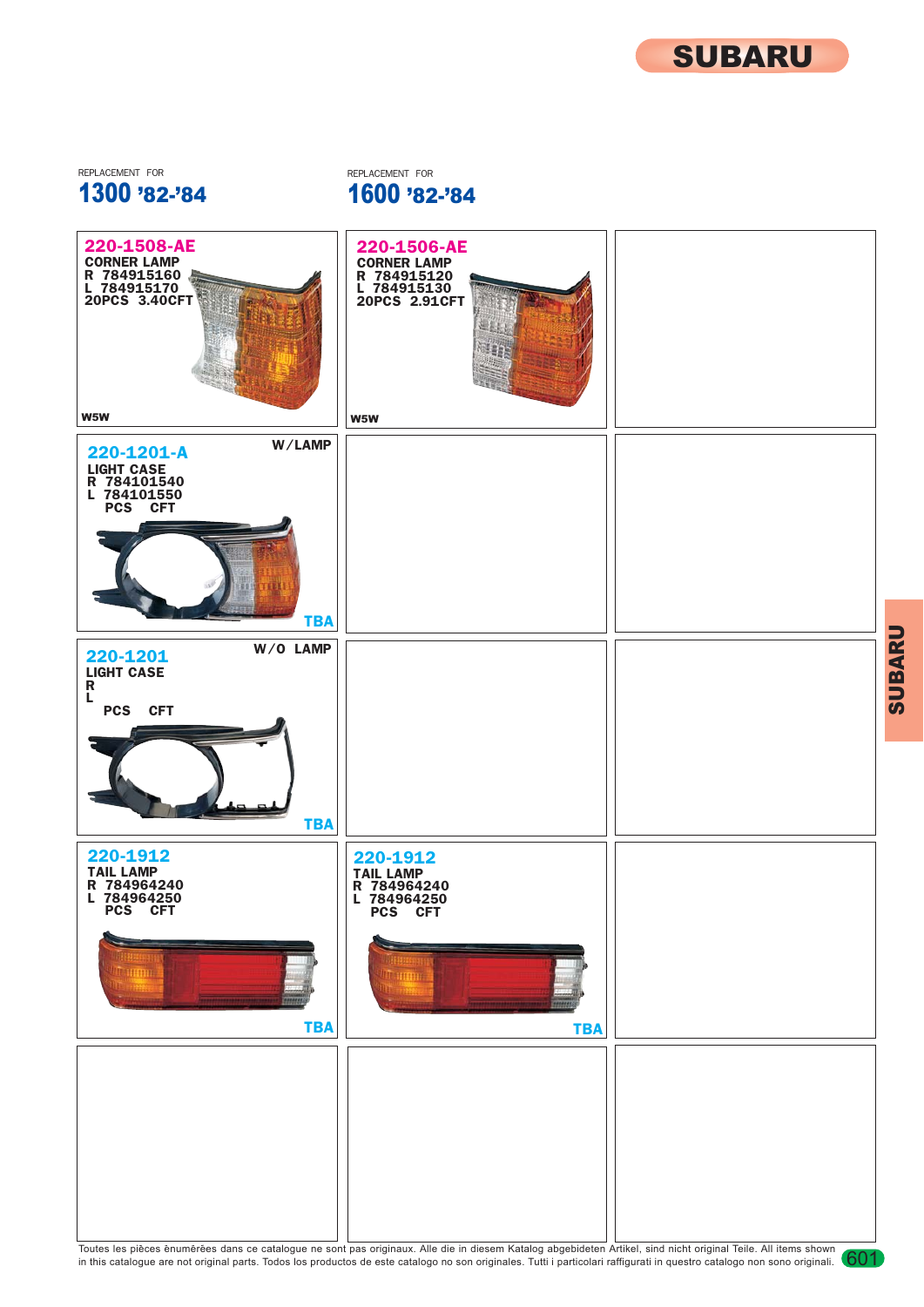

Toutes les pièces enumérées dans ce catalogue ne sont pas originaux. Alle die in diesem Katalog abgebideten Artikel, sind nicht original Teile. All items shown and to the shown in this catalogue are not original parts. Tod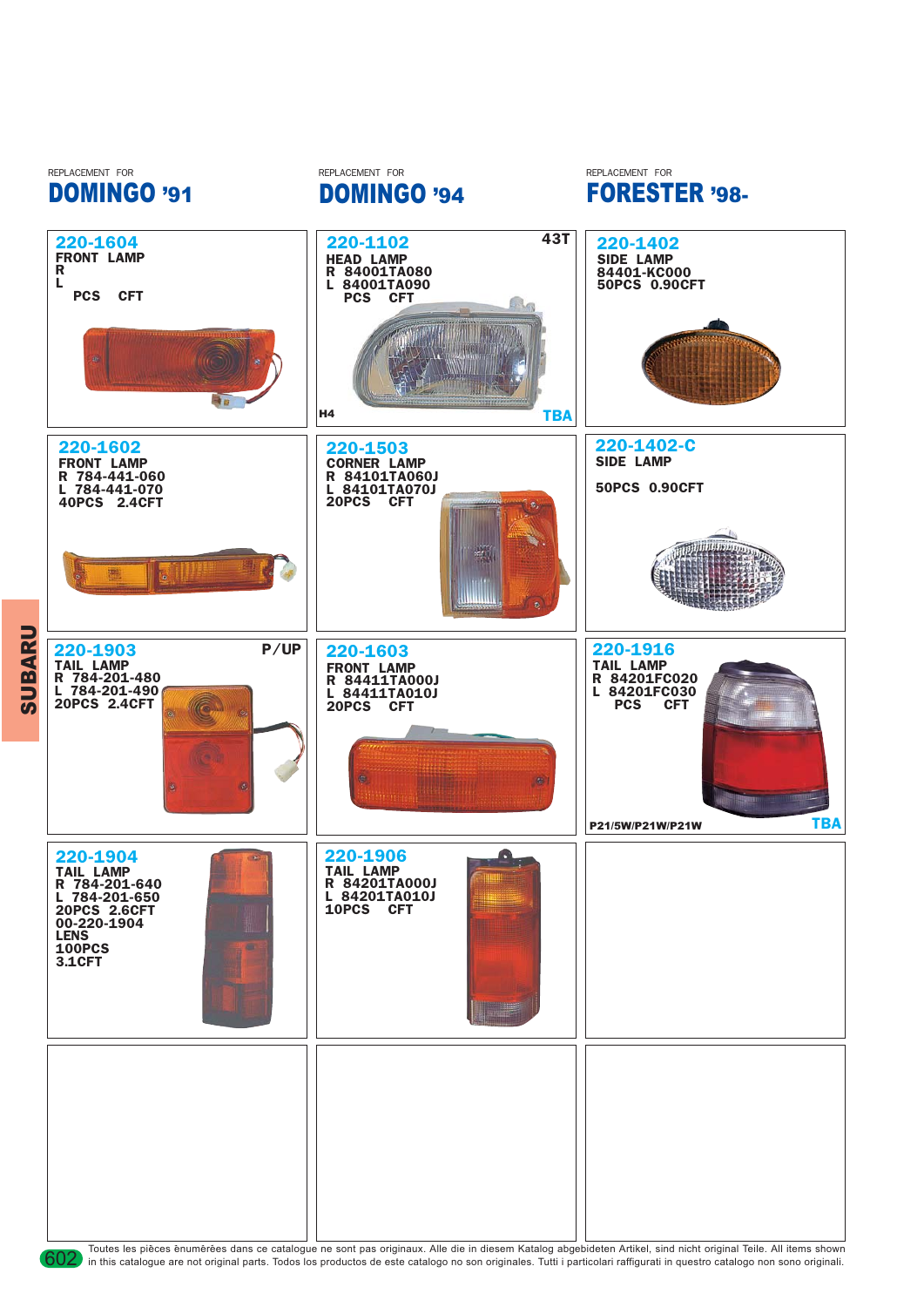





Toutes les pièces enumérées dans ce catalogue ne sont pas originaux. Alle die in diesem Katalog abgebideten Artikel, sind nicht original Teile. All items shown (603<br>in this catalogue are not original parts. Todos los produ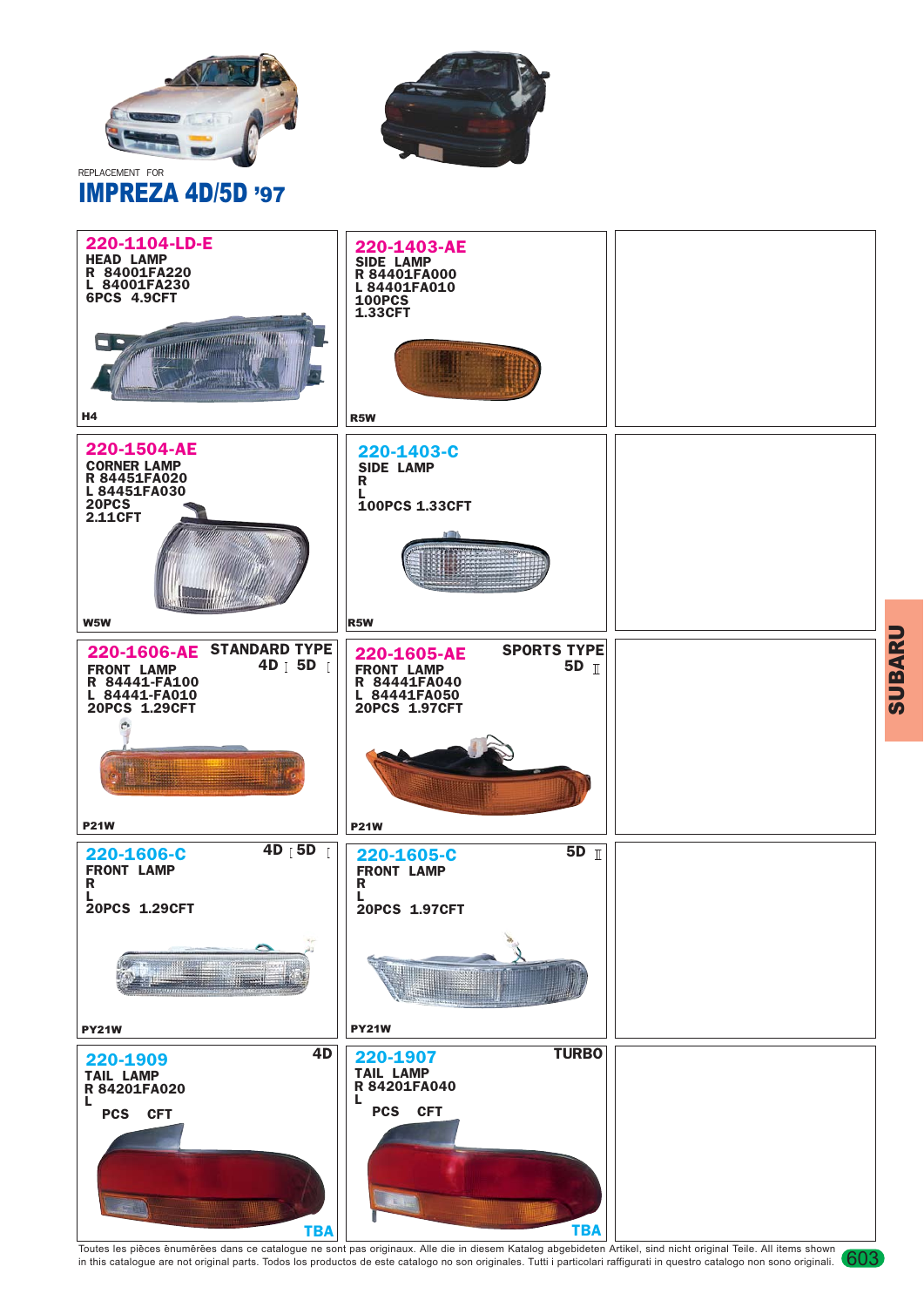REPLACEMENT FOR REPLACEMENT FOR IMPREZA 4D/5D '99

IMPREZA WRX '01



Toutes les pièces enumérées dans ce catalogue ne sont pas originaux. Alle die in diesem Katalog abgebideten Artikel, sind nicht original Teile. All items shown original Teile. All items shown in this catalogue are not orig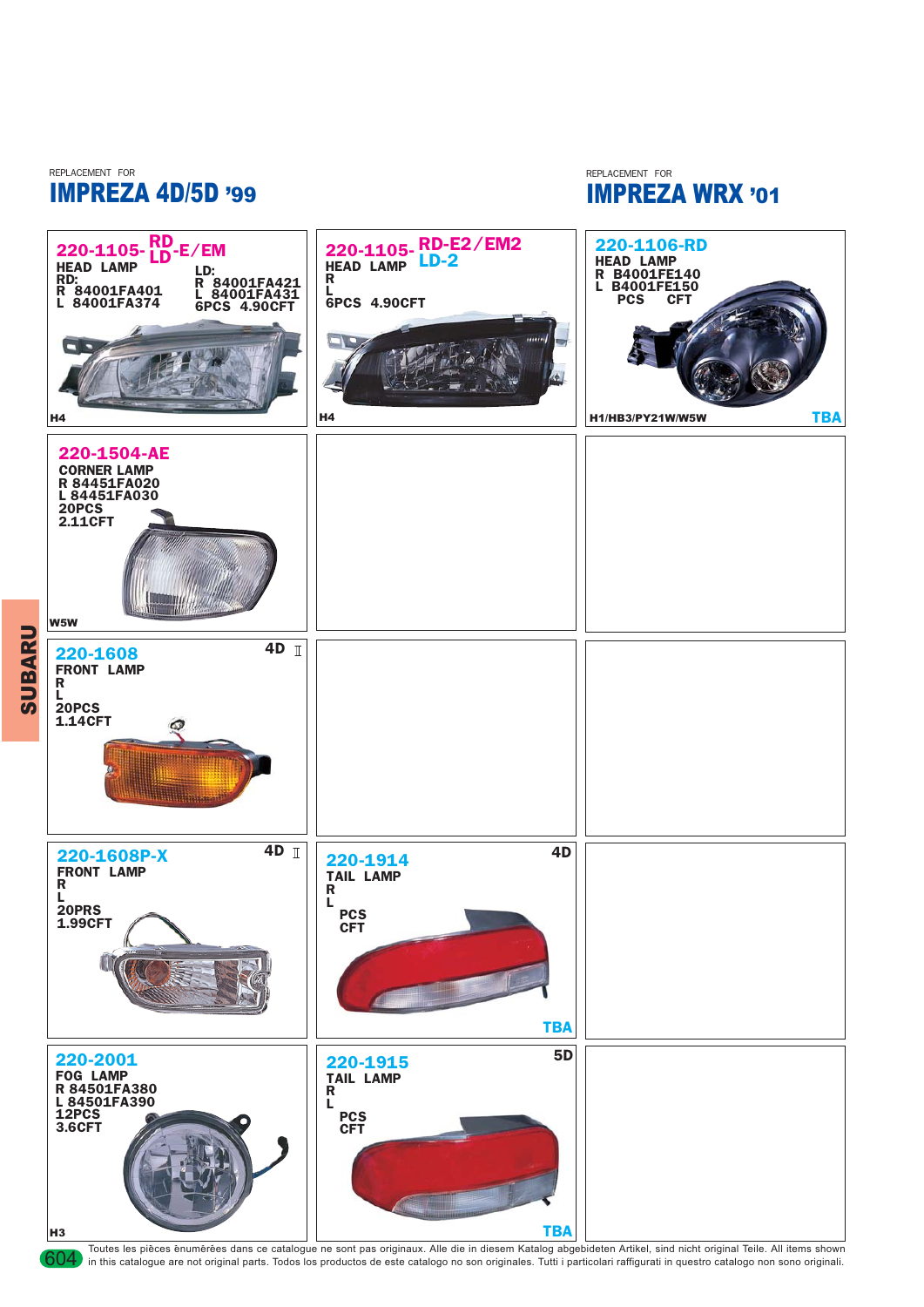

IMPREZA WRX '03-'04

REPLACEMENT FOR

## IMPREZA '05



Toutes les pièces enumérées dans ce catalogue ne sont pas originaux. Alle die in diesem Katalog abgebideten Artikel, sind nicht original Teile. All items shown (605<br>in this catalogue are not original parts. Todos los produ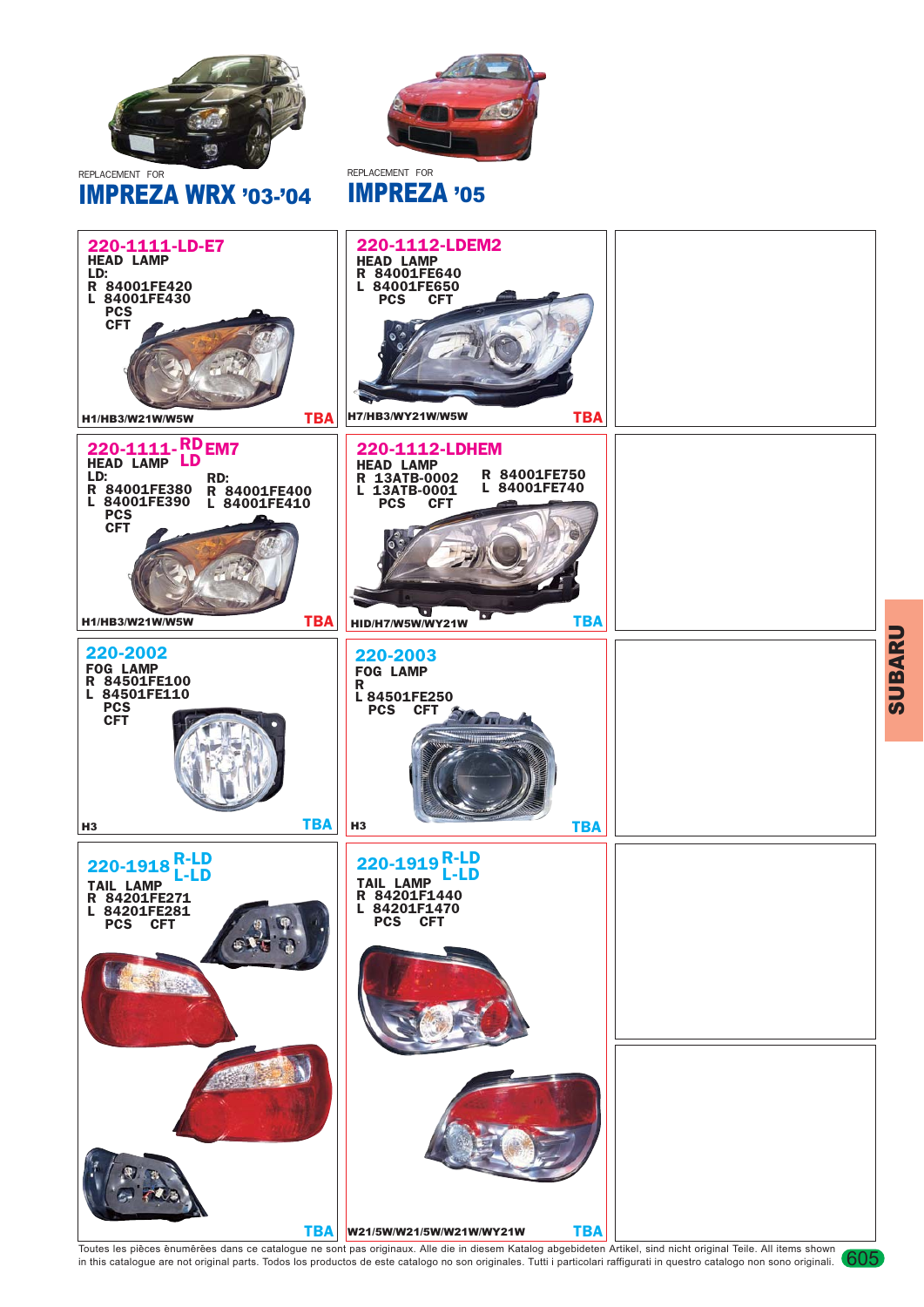

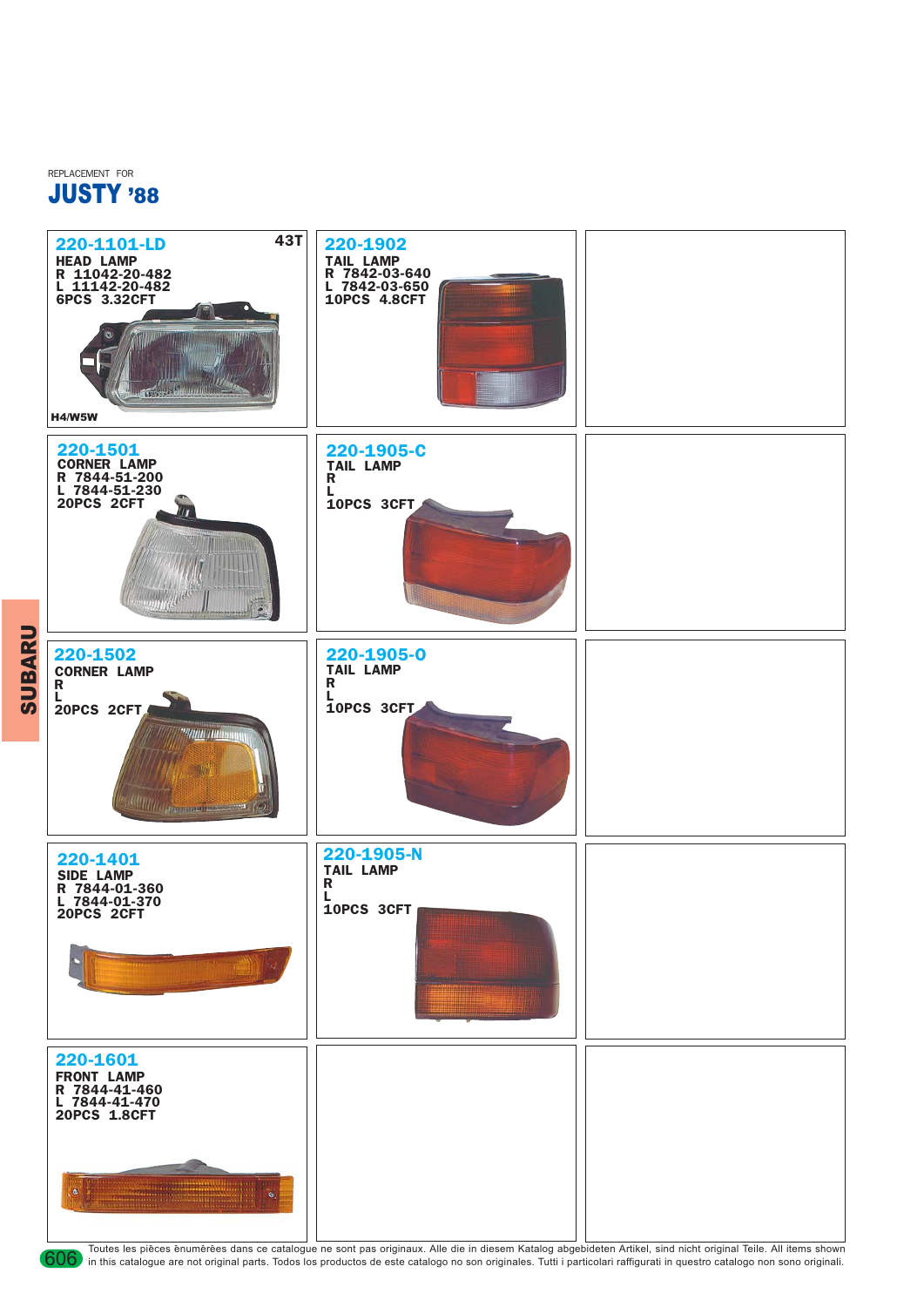

LEGACY '95-'98

REPLACEMENT FOR

LEGACY '92-'94

REPLACEMENT FOR

LEGACY '99-'01 REPLACEMENT FOR

iin

lim

Toutes les pièces enumérées dans ce catalogue ne sont pas originaux. Alle die in diesem Katalog abgebideten Artikel, sind nicht original Teile. All items shown (607<br>in this catalogue are not original parts. Todos los produ

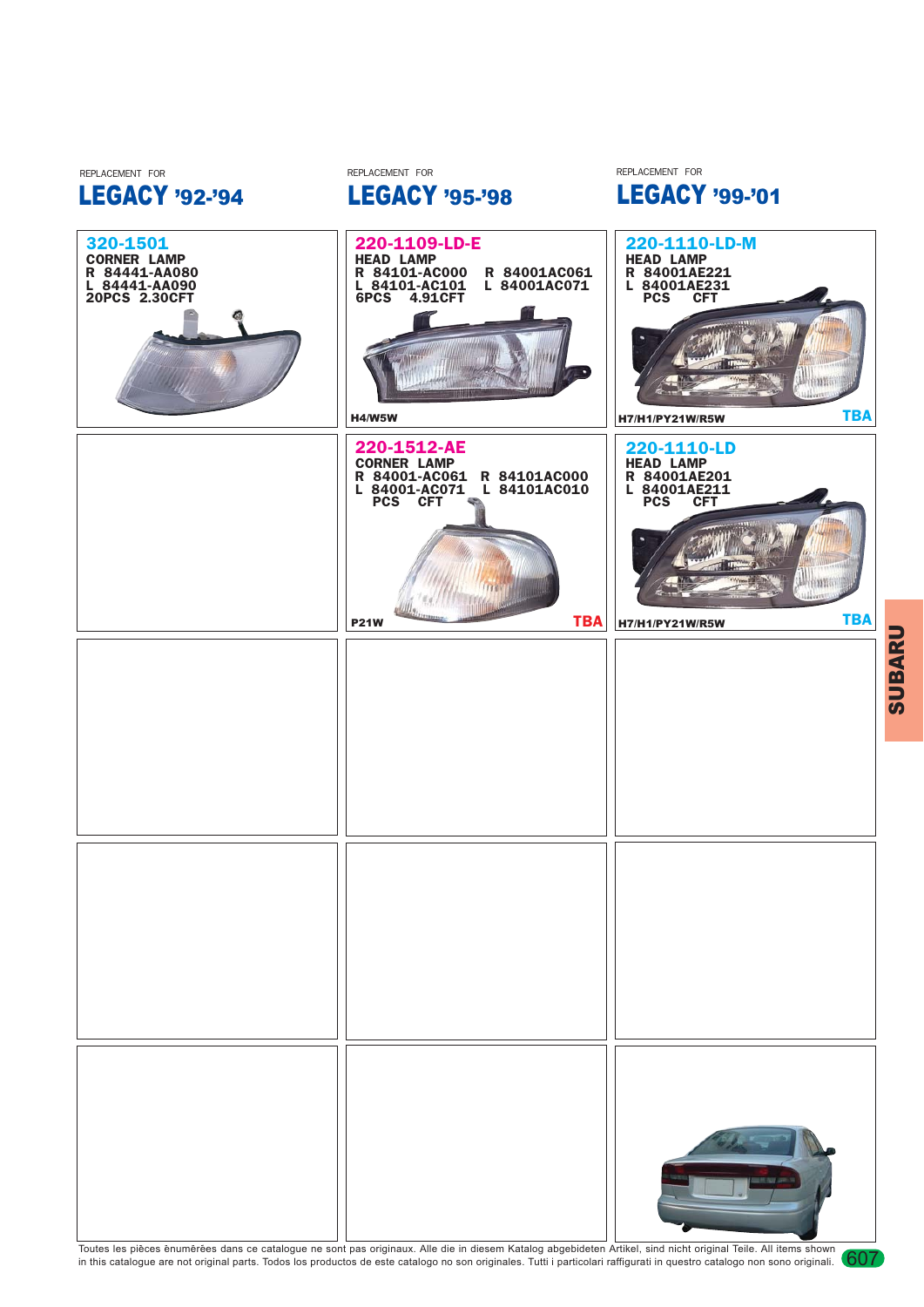

**SUBARU** SUBARU

Toutes les pièces enumérées dans ce catalogue ne sont pas originaux. Alle die in diesem Katalog abgebideten Artikel, sind nicht original Teile. All items shown original Teile. All items shown and by the shown or catalogue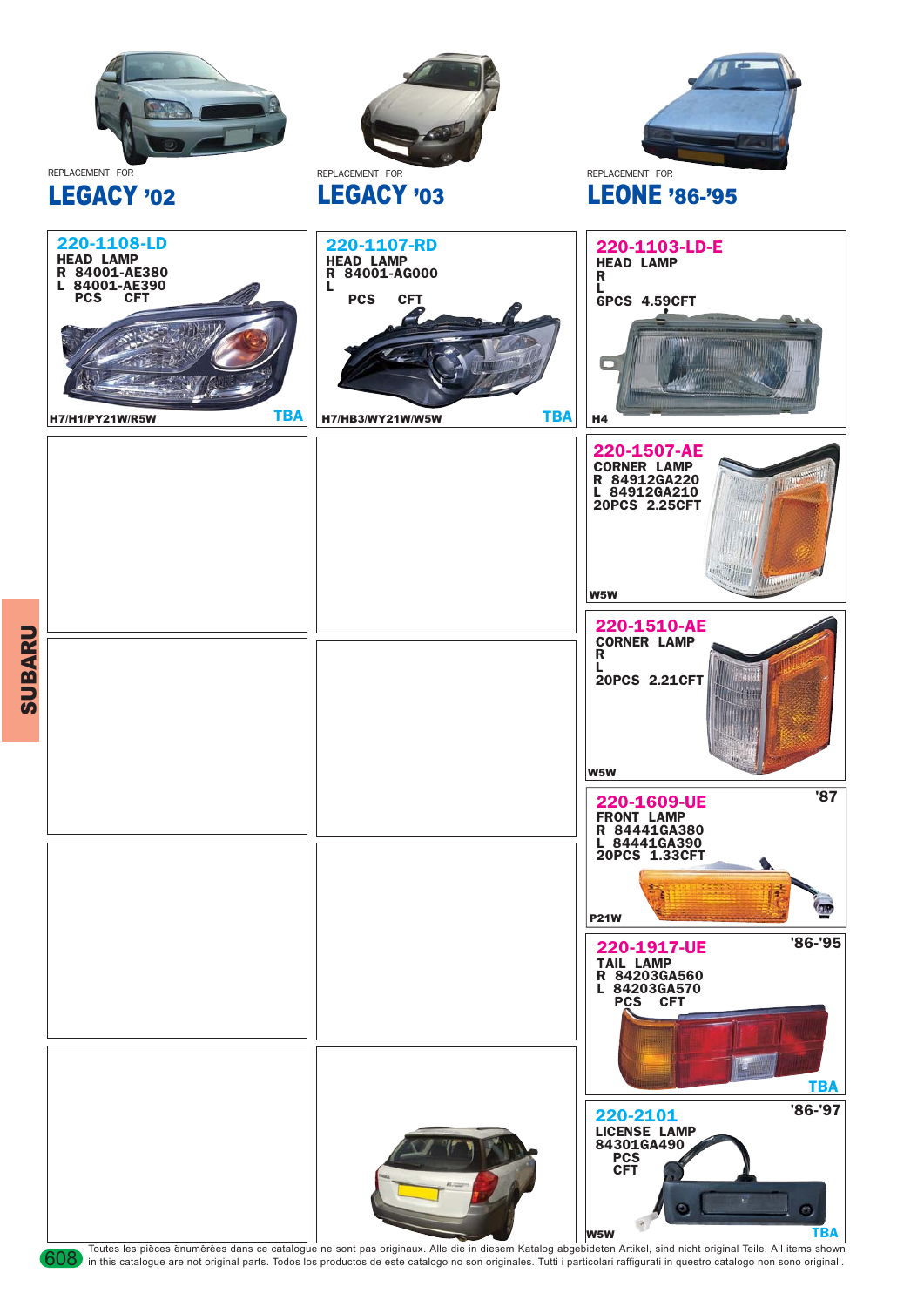

Toutes les pièces enumérées dans ce catalogue ne sont pas originaux. Alle die in diesem Katalog abgebideten Artikel, sind nicht original Teile. All items shown (609<br>in this catalogue are not original parts. Todos los produ

**SUBARU** SUBARU